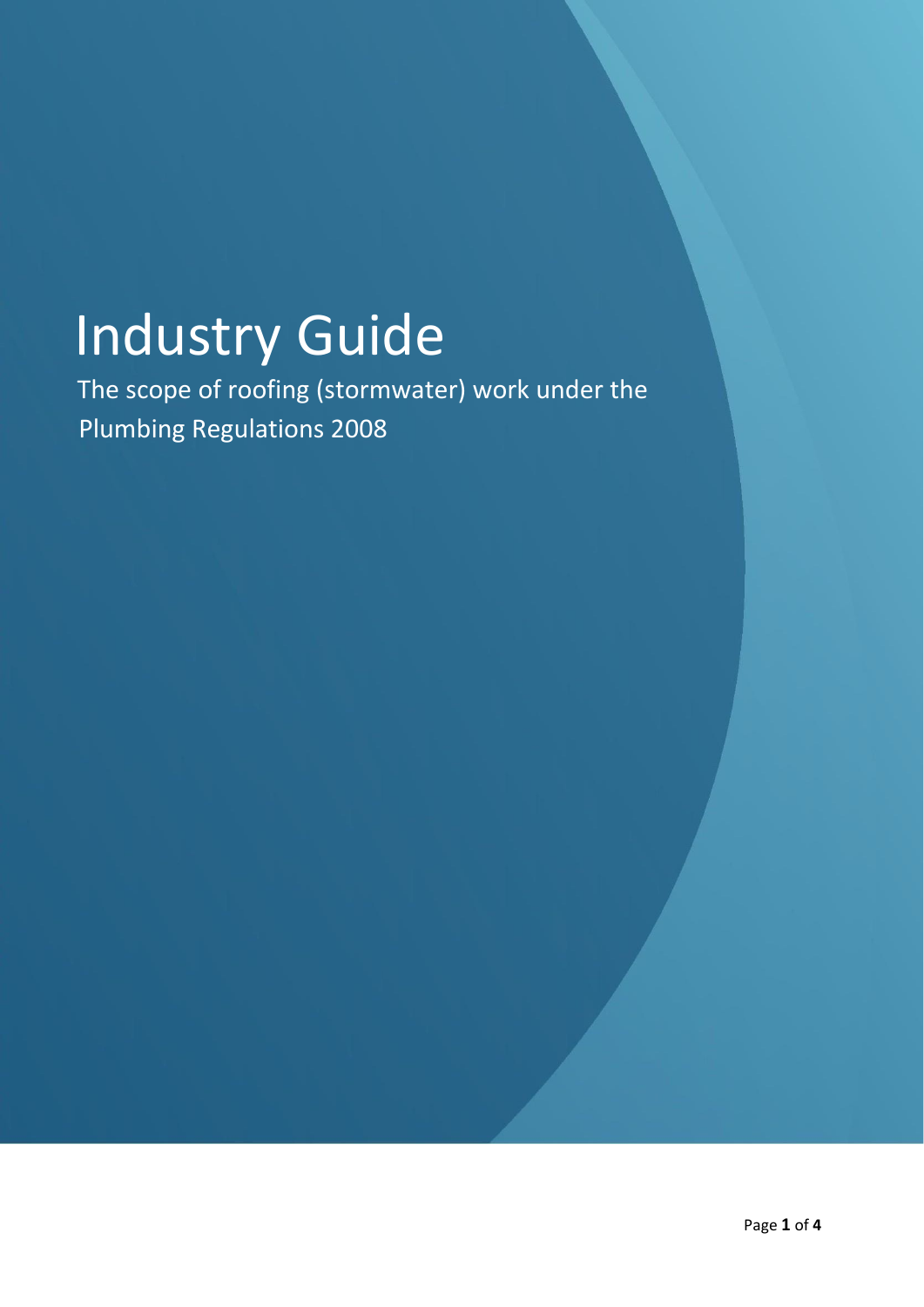

## **What is roofing (stormwater) work?**

This document provides guidance on the scope of roofing (stormwater) work that is defined under the Plumbing Regulations 2008 (VIC) which can only be undertaken by licensed or registered plumbing practitioners in Victoria and is regulated by the Victorian Building Authority (VBA).

Regulation 30 of the Plumbing Regulations 2008 sets out the definition of roofing (stormwater) work. Subregulation (1) under this definition reads:

> Roofing (stormwater) work is the construction, installation, replacement, repair, alteration, maintenance, testing or commissioning of any roof covering or roof flashing or any part of a roof drainage system involved in the collection or disposal of stormwater, which connects to ground level …

Terms used by this definition, including "roof covering", "roof flashing" and "roof drainage system", are not specifically defined in the Regulations and may be subject to different interpretations. The VBA refers to technical documents to interpret these terms or a plain English interpretation if a technical document does not provide guidance.

## **"Roof flashing"**

The primary technical documents for roofing (stormwater) work are *SA HB 39 Installation code for metal roof and wall cladding* (HB39) and *AS/NZS 3500.3 Plumbing and drainage Part 3: Stormwater drainage* (AS/NZS 3500.3). All roofing (stormwater) work must comply with the requirements in these documents as they are incorporated into the Regulations.

HB39 provides some assistance in interpreting the definition and scope of roofing (stormwater) work. For example, "roof flashing" is defined in HB39 as: "*A rigid or flexible material, usually metal, fixed over, against or built into an abutment to form a weathertight joint.*" This definition of roof flashing aligns with the intended use of this term within the Regulations.

#### **"Roof covering" and "roof drainage system"**

Neither AS/NZS 3500.3 nor HB39 defines the terms "roof covering" and "roof drainage system". In the absence of a technical definition for the terms, both terms should be interpreted broadly and in line with their plain English meaning:

- The term "roof drainage system" is interpreted to mean any aspect of the roof that is involved in the conveyance of stormwater from the roof catchment area to below-ground stormwater drains or onsite retention or storage tanks. This would include items such as valley gutters, eaves gutters, rainheads and downpipes.
- The term "roof covering" is interpreted to mean any aspect of the roof that serves to cover and protect or conceal something else.
- This term "roof covering" is interpreted broadly, however, subregulation (2)(b) excludes certain coverings from this term. In particular, it clarifies that "any roof covering consisting of non-metallic tiles, slate or flat membrane sheeting" is not included within the definition of roof plumbing work. This means that work involving some common forms of roof covering, for example installing terracotta and concrete tiles, is not regulated plumbing work and does not need to be undertaken by registered or licensed plumbers.
- Example 1 (see page 4) shows a typical roof covering captured under the scope of work for roofing. Example 2 shows a typical roof covering that is excluded from the Regulations.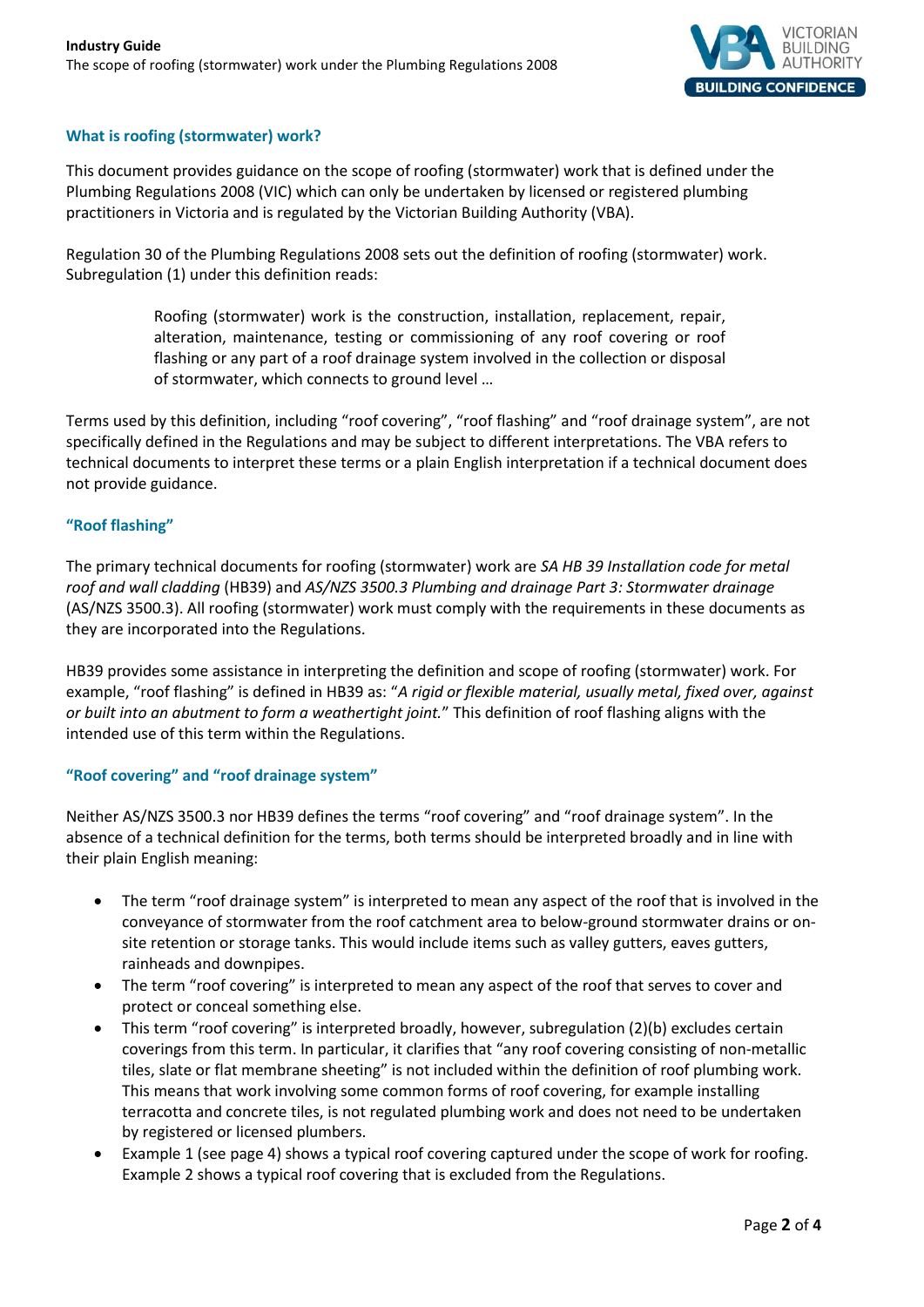

In cases where it remains unclear whether a particular instance of roofing work, or the use of certain materials in the roofing system, falls within the definition of roofing (stormwater) work, then the objectives and intent behind the Plumbing Regulations 2008 should be considered:

- The objective is to prevent stormwater from penetrating into the building structure and causing moisture ingress.
- The intent behind the regulation of roofing (stormwater) work is to ensure that all work is performed in a manner that properly conveys stormwater from the roof catchment area to appropriate stormwater drainage systems or on-site retention tanks.
- The underlying intent is made clear through aspects of the definition relating to roof drainage systems and also in the use of the word 'stormwater' in the title of the class itself.
- If one of the purposes of the roofing work, or use of specific materials in the roofing system, is to ensure watertightness, this may indicate that the work in question does fall within the definition of roofing (stormwater) work.